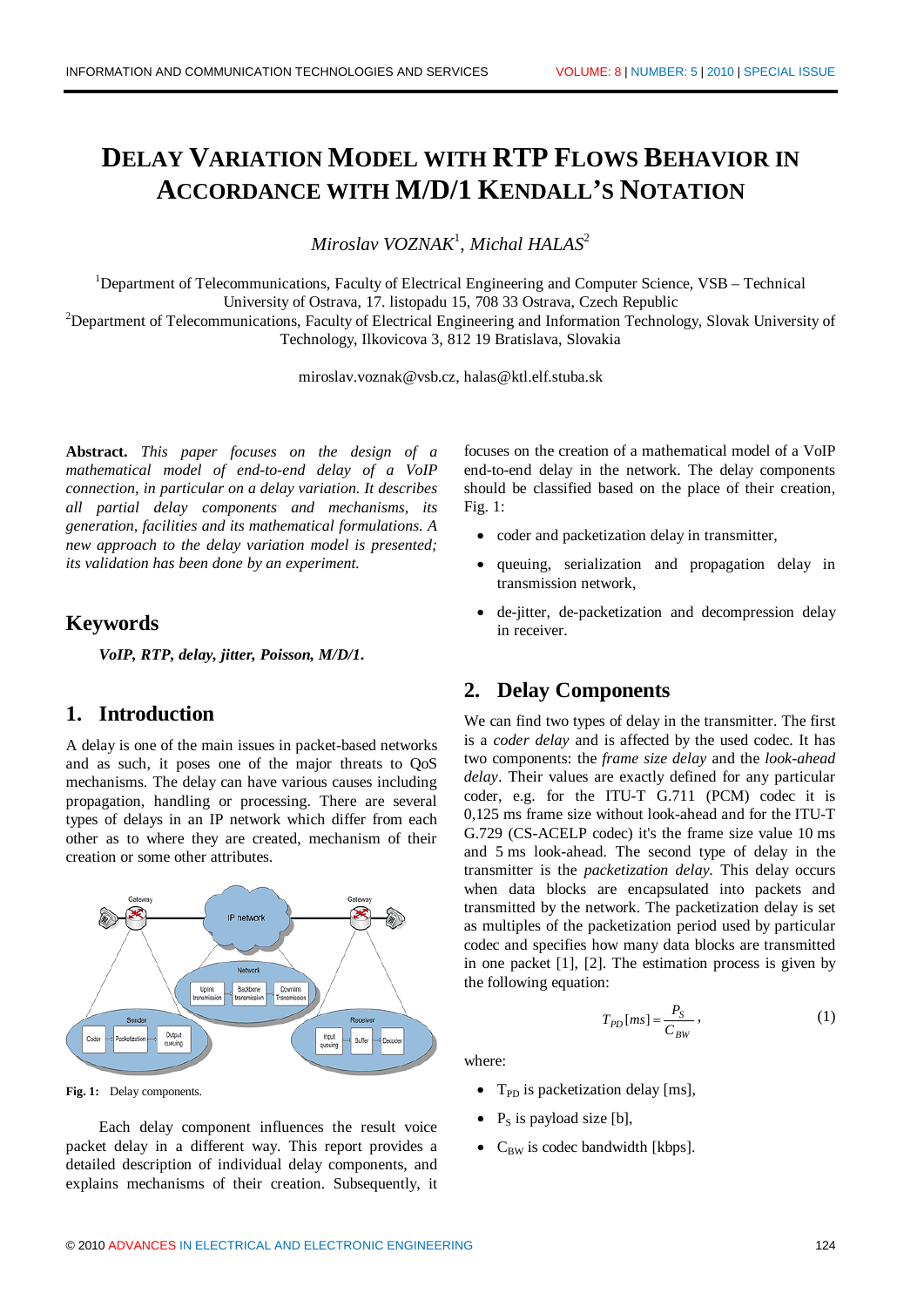We can incur three types of delays in the receiver. The first type is the *de-jitter delay* which is closely related to the variable delay in the network when it is necessary to eliminate a variance of these variable components using supplementary buffer store in the receiver, this buffer is called a *playout* buffer. Its size is typically adjusted as a multiple of the packetization delay because of an optimization. If this value is adjusted statistically, then jitter buffer sizes are about 30-90 ms, a typical value is 60 ms. If the variable playout buffer is used, the size is adapted based on the real-time delay variation. In this case the typical maximum value is about 150 ms [3].

The second type is a *depacketization delay.* Its mechanism is very similar to that of the packetization delay mentioned above. The depacketization is a reverse packetization and therefore the size of depacketization delay of one block in the frame is in correlation with its packetization delay. In real traffic the delay of each block within the frame of one packet occurs, always only for the value of the packetization delay. This is why we count with only one constant packetization delay value.

The third type is a *decompression delay*. The decompression delay, similarly to the coder delay depends on the compressing algorithm selection. On average, the decompression delay is approximately 10 % of the compressing codec delay for each voice block in the packet. But it is very dependent on the computing decoder operation and mainly on the number of voice blocks in one packet. This decompression delay might be defined by the following formula:

$$
T_{DCD}[ms] = 0, 1 \cdot N \cdot T_{CD},\tag{2}
$$

where:

- $T<sub>DCD</sub>$  is decompression delay [ms],
- · N is number of the voice blocks in the packet,
- $T_{CD}$  is coder delay [ms].

The last component of our classification is a delay in the transmission network. Again, there are three types of this delay. The first one depends on the transmission rate of the user interface and it is called as a *serialization delay*. The packet sending takes some time. This time depends on the transmission medium rate and on the size of packet. Relation (3) shows estimation of the time:

$$
T_{SER}[ms] = \frac{P_S + H_L}{L_S},\tag{3}
$$

where:

- $T_{\text{SER}}$  is serialization delay [ms],
- L<sub>S</sub> is line speed [kbit/s],
- $P_s$  is payload size [b],
- $H_L$  is header length [b].

The second type of a delay originated in the transmission network is the *propagation delay*. This delay relates to the signal transmission, i.e. to its physical regularities of the propagation in the surroundings. It depends on the used transmission technology, in particular on the distance over which the signal is transmitted. Today's networks are mostly built on single mode optical fibers. The speed of light in optical fiber is  $2,07 \cdot 10^{-8}$  [m/s], from which the propagation delay should be defined using the following formula:

$$
T_{PROP}[ms] = \frac{L}{V},\tag{4}
$$

where:

- $T_{\text{Proo}}$  is propagation delay [ms],
- L is line length [km],
- v is speed of light in optical fiber =  $2,07 \cdot 10^{-8}$  [m/s].

The last type is the delay which occurs in active elements of the transmission network and relates to handling of RTP packets, in particular in the router queues. This delay is the most significant part of the jitter. A delay variation or a jitter is a metric that describes the level of disturbance of packet arrival times compared to the ideal arrival time. Such disturbances can be caused by queuing or by processing [1], [4].

#### **3. Delay Variation Model**

A description of queuing delay mechanisms for VoIP traffic is a complex ask. This topic is discussed in many publications and queuing theory provides solution to many issues. It involves mathematical analysis of processes including arrival at the input of a queue, waiting in the queue and the serving at the front of the queue and providing the appropriate performance parameters of the designed model. It is proven that in certain circumstances the voice traffic can be modelled by a source signal the probabilistic random variable distribution of which matches Poisson's probability distribution. We can usually trace an influence of a jitter in the routers equipped with low-speed links. These routers often operate with PQ optimization (Priority Queuing). Priority queuing is mainly used for serving the voice flow and is based on apreferred packet sorting so that the selected packets are placed into priority queue [1].

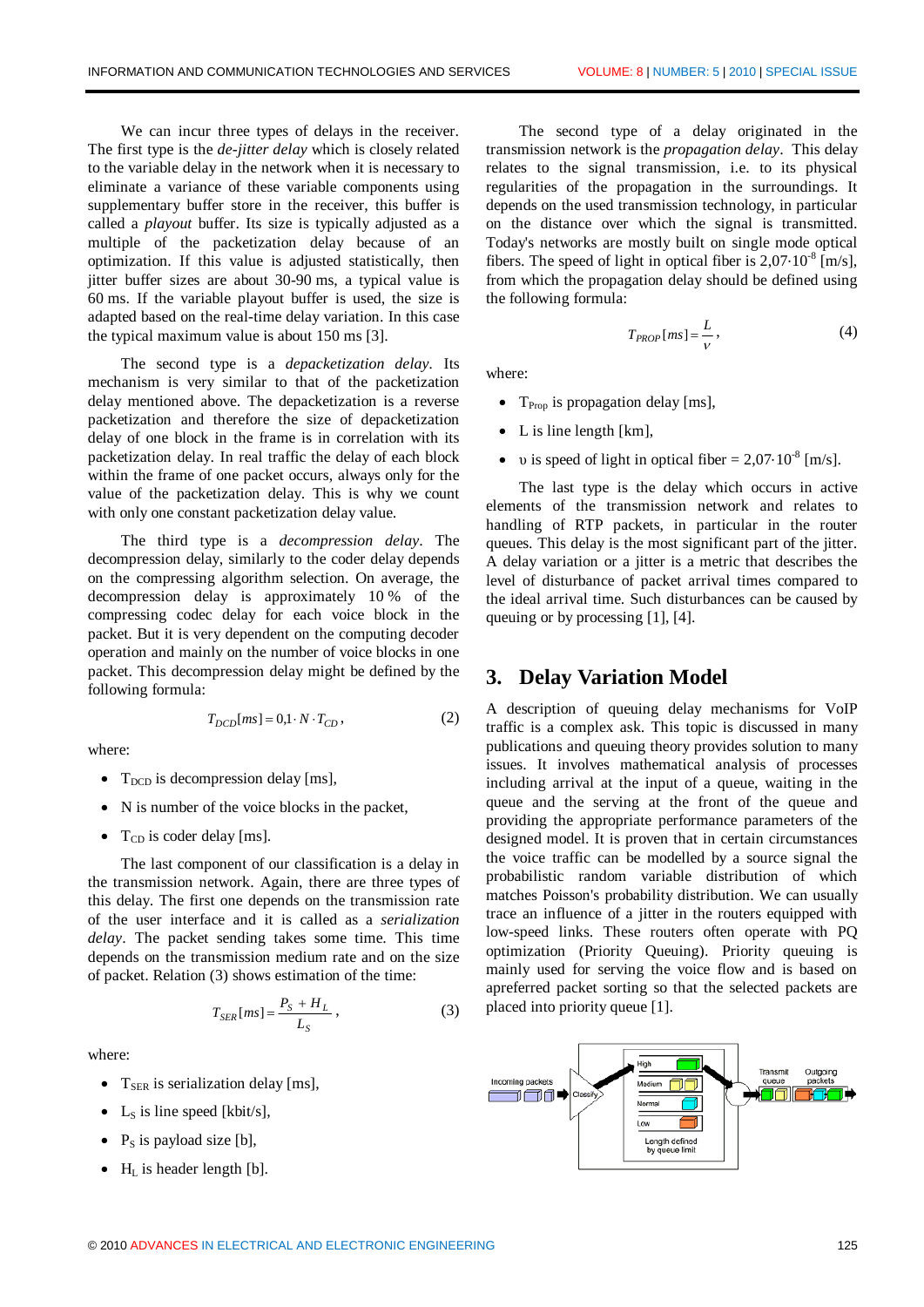#### **Fig. 2:** Priority Queuing.

A router with four FIFO queues (at least two are necessary) is shown in Fig. 2. Each queue has been assigned a different priority, there is a classifier making the decision in which of the queues to place the packet and a scheduler picking the packets starting with the higher priority queue, next with lower priority etc. Any packets in the high priority queue must be served first. When the queue is empty, a queue with lower priority can be served.

If there is an effectively utilized packet fragmentation mechanism on the output of the line, it is possible to mitigate the influence of the serialization delay in data packets with a lower priority than that of the voice packets. In this case, for the modelling requirements of traffic loading and delay in router, it is sufficient to watch a delay only in the priority queue. Servicing requirement technique in the priority queue corresponds to the model of queuing system *M/D/1/k*, where *k* is size of buffer. The model notation used corresponds with Kendall's notation of queuing models [5].

In order to create an analytical model of the switching delay we can ignore the buffer size and count with a system of sufficient buffer size in which the loss of preferred packets doesn't occur. If this *M/D/1/k* model can be replaced by *M/D/1/∞* model, we are able to create an analytical expression of switch buffer store seizing. Consequently it is easier to gain an analytical model of the delay in the queue. The conditions for validating the designed model are:

- · the arrival process is a Poisson process with an exponentially distributed random variable, we consider that every source of a stream corresponds to the Poisson distribution and therefore their sum also corresponds to Poisson distribution [4],
- $\lambda(t)$  is an arrival rate and this rate is a constant  $\lambda$ , it means we assume that only one type of the codec is used and there are M-sources,
- a service process in priority queue is FIFO (First In First Out),
- · μ is service rate and it is a constant because the same codec is used,
- · we assume that the number of waiting positions in a priority queue is infinite.

We express the utilization of the system in equation (5) and for stability we must have  $0 \le p < 1$ .

$$
\rho = \frac{\lambda}{\mu},\tag{5}
$$

where:

•  $\lambda$  is arrival rate [s<sup>-1</sup>],

- $\mu$  is service rate [s<sup>-1</sup>],
- · ρ is system utilization.

We can express the arrival rate by the following equation:

$$
\lambda[s^{-1}] = \frac{C_{BW}}{P_S},\qquad(6)
$$

and the service rate by the equation (7) below:

$$
\mu[s^{-1}] = \frac{1}{T_{SER} + T_S},\tag{7}
$$

where:

- $T_{SER}$  is serialization delay [s],
- $T_s$  is processing time (handling by processor) [s].

The probability that *k* attempts will be waiting in the queue is:

$$
p_k = (1 - \rho) \sum_{j=1}^k (-1)^{k-j} (j\rho)^{k-j-1} \frac{(j\rho + k - j)e^{j\rho}}{(k-j)!},
$$
 (8)

for  $k \geq 2$ .

$$
p_k = (1 - \rho) \cdot \left(e^{\rho} - 1\right),\tag{9}
$$

for  $k=1$ .

$$
p_k = (1 - \rho), \tag{10}
$$

for  $k=0$ .

Equation (11) determines mean service time ( $1/\mu$  is the service time of one request).

$$
T[s] = \frac{1}{\mu} + \frac{\rho}{2(1-\rho)\mu}.
$$
 (11)

N in equation (12) stands for the mean number of attempts in the system:

$$
N = T \cdot \lambda \,. \tag{12}
$$

We assume that there are M sources with Poisson distribution of inter-arrival times and that all RTP streams use the same codec. Then we can express the arrival rate as follows:

$$
\lambda[s^{-1}] = M \frac{C_{BW}}{P_S} \,. \tag{13}
$$

We know the transmission speed of the low-speed link and subsequently we can derive the equation for the calculation of the service rate in the system. We apply the relation (3) to the relation (7) and obtain the following result:

$$
\mu[s^{-1}] = \frac{L_S}{P_S + H_L + L_S + T_S}.
$$
 (14)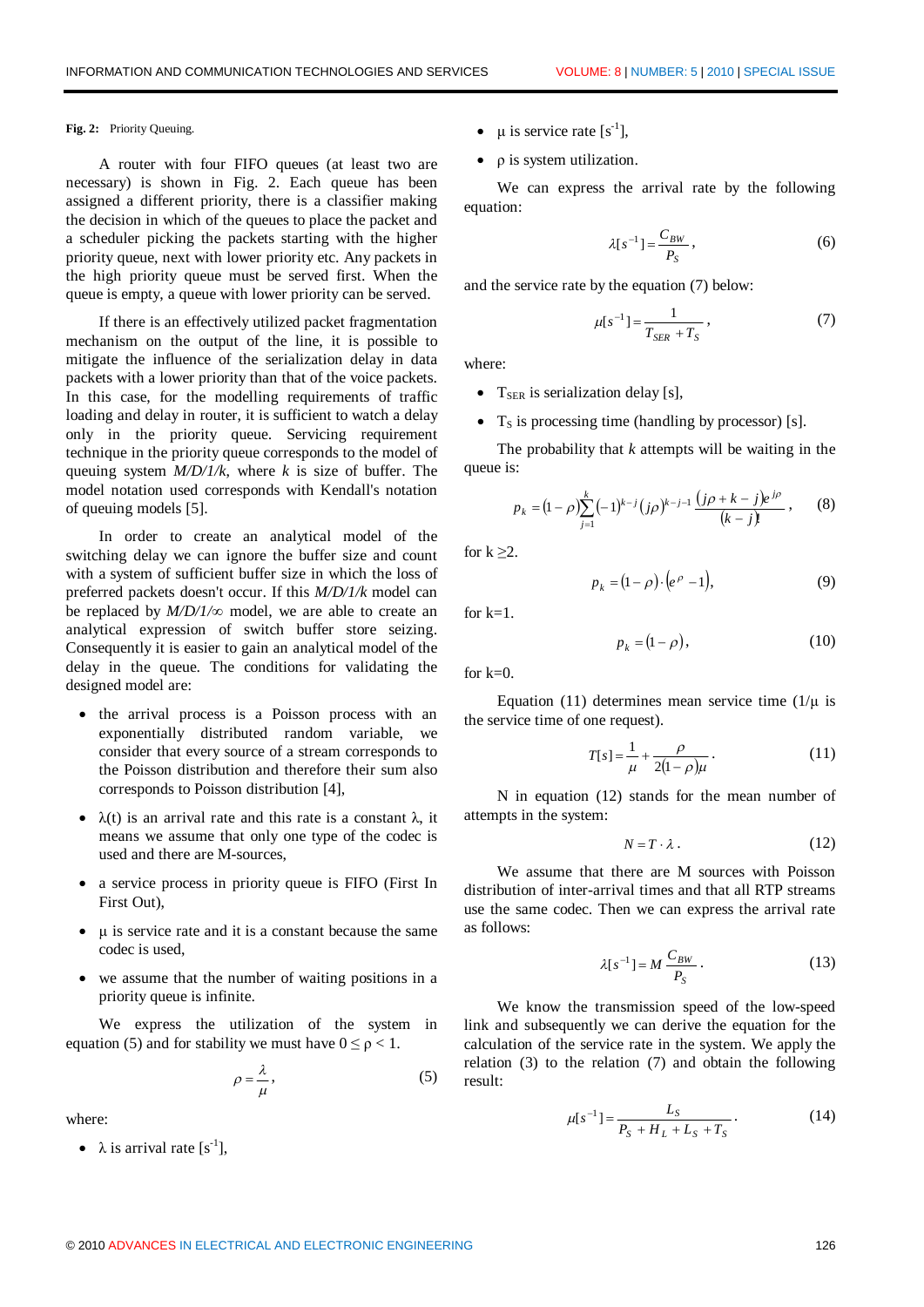We apply the relations (13) and (14) to (5) and obtain the following equation for the system utilization:

$$
\rho = \frac{M \cdot C_{BW} \cdot (P_S + H_L + L_S + T_S)}{L_S \cdot P_S}.
$$
\n(15)

Equation (16) derived from equations (13), (14), (15) and (11) above expresses the mean service time:

$$
T = \frac{1}{2} \cdot \frac{P_S + H_L + L_S \cdot T_S}{L_S}.
$$
  
\n
$$
\frac{2P_S L_S - C_{BW} M (P_S + H_L + L_S \cdot T_S)}{P_S L_S - C_{BW} M (P_S + H_L + L_S \cdot T_S)}
$$
 (16)

Figure 3 illustrates the relation between the probability, number of calls and service time of the designed model (this graph is for G.729 codec and the 256 kbps serial link).



**Fig. 3:** Relation between the probability, number of calls and service time.

Likewise a relation for the probability that k-attempts will be waiting in the queue can be derived from equations (13), (14) and (15) applied to (8), (9) and (10):

$$
p_{k} = (1 - MC_{BW}) \left( \frac{P_{S} + H_{L} + L_{S} \cdot T_{S}}{L_{S} P_{S}} \right).
$$
  
\n
$$
\sum_{j=1}^{k} \left[ -1^{(k-j)} \cdot \left( j \cdot M \cdot C_{BW} \frac{P_{S} + H_{L} + L_{S} \cdot T_{S}}{L_{S} P_{S}} \right)^{k-1-j} \right], (17)
$$
  
\n
$$
\sum_{j=1}^{k} \left( j \cdot M \cdot C_{BW} \frac{P_{S} + H_{L} + L_{S} \cdot T_{S}}{L_{S} P_{S}} + k - j \right)
$$
  
\n
$$
\cdot \frac{e^{jMC_{BW} \frac{P_{S} + H_{L} + L_{S} \cdot T_{S}}{L_{S} P_{S}}}{(k-j)!}
$$

for  $k \geq 2$ .

$$
p_{k} = (1 - MC_{BW} \left( \frac{P_{S} + H_{L} + L_{S} \cdot T_{S}}{L_{S} P_{S}} \right) \cdot \left( \frac{jMC_{BW} \frac{P_{S} + H_{L} + L_{S} \cdot T_{S}}{L_{S} P_{S}} - 1 \right) , \qquad (18)
$$

for  $k = 1$ .

$$
p_{k} = (1 - MC_{BW}) \left( \frac{P_{S} + H_{L} + L_{S} \cdot T_{S}}{L_{S} P_{S}} \right). \tag{19}
$$

The probability of waiting in the queue is expressed in the following relation (20):

$$
p_{Tk} = p_k \frac{P_S + H_L + L_S \cdot T_S}{L_S P_S} \,. \tag{20}
$$

#### **4. Model Verification**

A test bed for the estimation of the designed model was prepared at the department of telecommunications in Ostrava and consisted of two routers interconnected by means of a serial interface with PPP Multilink. The VoIP calls were emulated by IxChariot tester which was used for endpoints and in a console mode for evaluation of the VoIP calls. IXIA IxChariot is a test tool for simulating VoIP traffic to predict device and system performance under various conditions. This tool was used for measuring and traffic simulation. The tests were performed between pairs of network - connected computers. IxChariot endpoints created the RTP streams between pairs and the results were sent to the console and analyzed. Figure 4 illustrates the situation.



**Fig. 4:** Scheme of the topology used in the experiment.

The configuration of the serial interface is described below. The *bandwith* value determines the bandwidth that will be used by the interface in range from 128 to 2048 Kbps.

```
interface Serial1/0
description Seriove rozhrani- DTE
bandwidth 2048
no ip address
encapsulation ppp
load-interval 30
no fair-queue
ppp multilink
ppp multilink group 1
```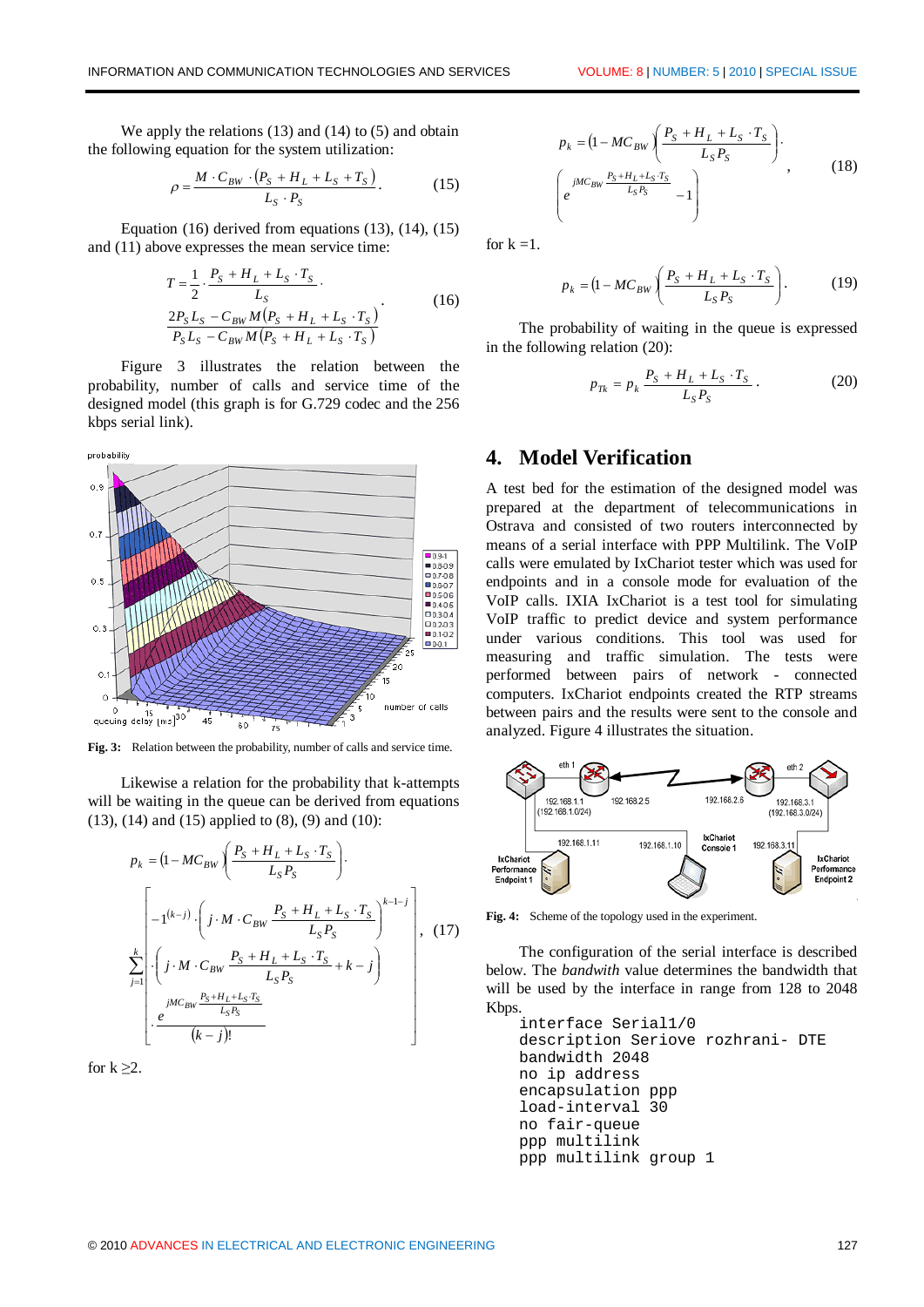The queuing mechanism used in this case was priority queuing. The highest priority queue was reserved for RTP packets with the lowest destination port 16384 and the highest port number 32767. The IP RTP Priority command shown in the following example of configuration was used to provide the highest priority to RTP packets. The last parameter is the maximum bandwidth allowed for this queue.

```
interface Multilink1
ip address 192.168.2.5 255.255.255.0
ppp multilink
ppp multilink fragment delay 20
ppp multilink interleave
ppp multilink group 1
max-reserved-bandwidth 100
ip rtp priority 16384 16383 2000
```
Other parameters such as type of codec, timing and number of the RTP sessions also had to be specified directly in the IxChariott tool. The tests ran in an environment with and without a traffic saturation which was done by a UDP generator. The tests were automatically performed by a batch file which was created for this purpose. The files stated below were used to initialise tests and the results were exported to HTML files. These files define the conditions for the performance of the tests and are executed by the following commands:

runtst 1024-711-01-20-1.tst fm.exe 1024-711-01-20-1.tst 1024- 711-01-20-1.tst.txt -c fm.exe 1024-711-01-20-1.tst 1024- 711-01-20-1.tst.html -h sleep 30

The first line refers to the *runtst* program which runs a test that is passed as a parameter. The second line refers to the *fm* program which exports the results to a text file while the third line exports the results to an HTML file. The command *sleep 30* was inserted there because of errors in the initialization of the endpoints. Once the tests have been finished, we have identified several parameters. Figure 5 shows an example of the final result.



**Fig. 5:** Example of the results.

The results were classified in the groups as follows: MOS, R-factor, jitter and one way delay [9]. With this we could determine average values for all measured results.

It is important to say that the measures were made at different speed (128, 256, 512, 1024 and 2048 kbps) both in an environment without saturation and with saturation. The duration of the test was set to 1 minute during which all observed parameters were recorded at one-second intervals. Every test was repeated five times in order to eliminate any aberrations. We have obtained results of more than 5000 measurements.

# **5. Conclusion**

The designed mathematical model works with a voice traffic approximation supported by a traffic source with Poisson's probability distribution. The described way does not exactly imitate real characteristics of voice traffic, in particular a certain tendency to form clusters. Therefore it was assumed that with the increasing line load the mathematical model will not return absolutely exact information. The measurements showed that in most cases the designed mathematical model returns data with  $\pm 6$  % accuracy up to the 80 % line load. With the increasing number of simultaneous calls and with the decreasing line load the accuracy of gained data increases. Even though individual voice flows do not match the model of signal source with the Poisson's probability distribution, their sum approximates to this model, in particular with the growing number of calls. Where 10 simultaneous calls do not load the output line by more than 40 %, the exactness of the model reaches  $\pm 1.5$  %. As most of designed VoIP networks operate with a much higher number of simultaneous connections, we can assume that the model will return sufficiently exact assessment of an average delay in the network.

We would like to thank Eduardo Rocha, an Erasmus student of the Universidade de Aveiro (now Ph.D. student at the same university) who spent a lot of time in the VoIP laboratory in Ostrava and performed thousands of measurements contributing to verify the presented model [6], [7] and [8].

#### **Acknowledgements**

The research leading to these results has received funding from the European Community's Seventh Framework Programme (FP7/2007-2013) under grant agreement no. 218086 and was also supported by the "Optical Network of National Research and Its New Applications" (MSM 6383917201) research intent of the Ministry of Education of the Czech Republic.

#### **References**